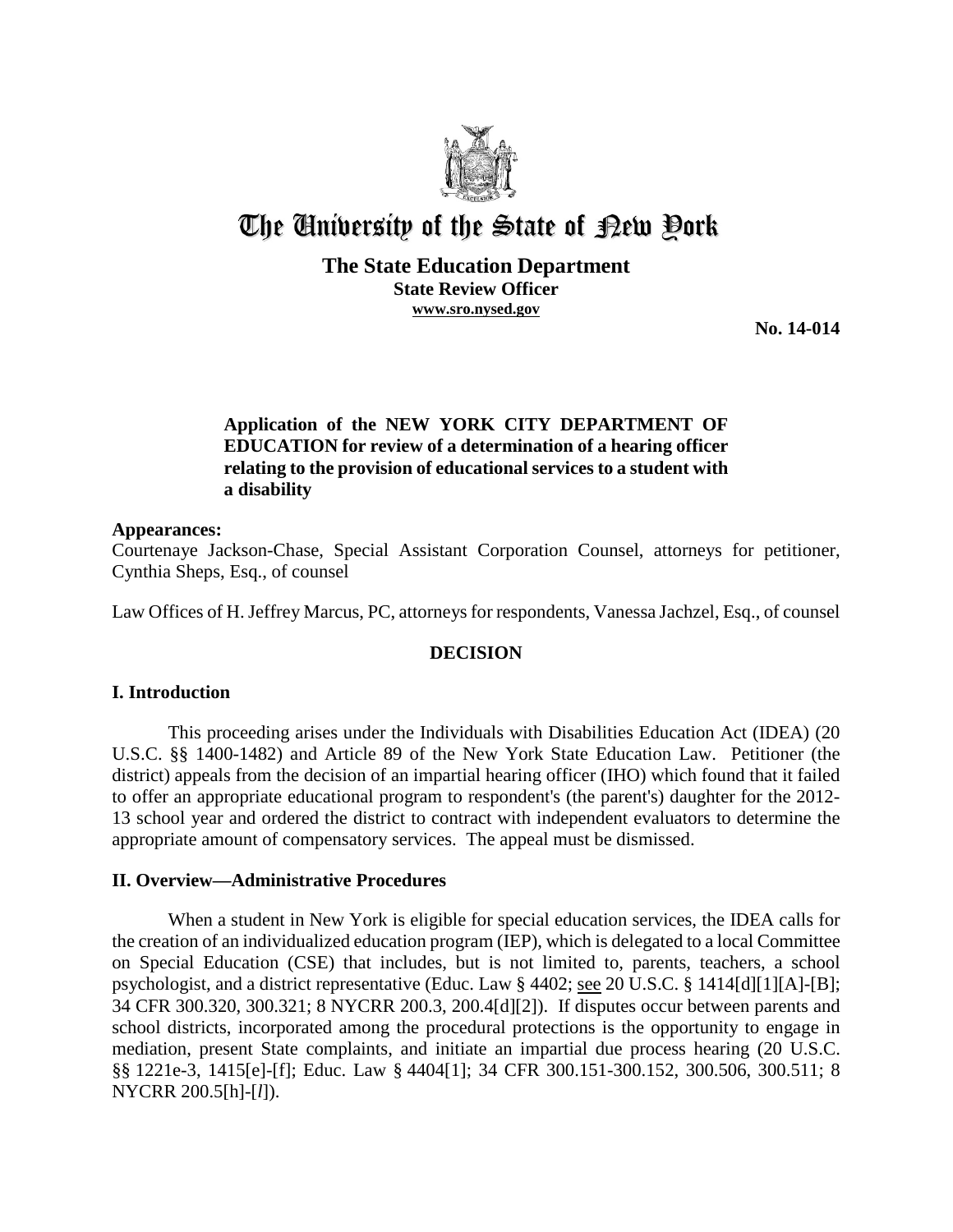New York State has implemented a two-tiered system of administrative review to address disputed matters between parents and school districts regarding "any matter relating to the identification, evaluation or educational placement of a student with a disability, or a student suspected of having a disability, or the provision of a free appropriate public education to such student" (8 NYCRR 200.5[i][1]; see 20 U.S.C. § 1415[b][6]-[7]; 34 CFR 300.503[a][1]-[2], 300.507[a][1]). First, after an opportunity to engage in a resolution process, the parties appear at an impartial hearing conducted at the local level before an IHO (Educ. Law § 4404[1][a]; 8 NYCRR 200.5[j]). An IHO typically conducts a trial-type hearing regarding the matters in dispute in which the parties have the right to be accompanied and advised by counsel and certain other individuals with special knowledge or training; present evidence and confront, cross-examine, and compel the attendance of witnesses; prohibit the introduction of any evidence at the hearing that has not been disclosed five business days before the hearing; and obtain a verbatim record of the proceeding (20 U.S.C. § 1415[f][2][A], [h][1]-[3]; 34 CFR 300.512[a][1]-[4]; 8 NYCRR 200.5[j][3][v], [vii], [xii]). The IHO must render and transmit a final written decision in the matter to the parties not later than 45 days after the expiration period or adjusted period for the resolution process (34 CFR 300.510[b][2], [c], 300.515[a]; 8 NYCRR 200.5[j][5]). A party may seek a specific extension of time of the 45-day timeline, which the IHO may grant in accordance with State and federal regulations (34 CFR 300.515[c]; 8 NYCRR 200.5[j][5]). The decision of the IHO is binding upon both parties unless appealed (Educ. Law § 4404[1]).

A party aggrieved by the decision of an IHO may subsequently appeal to a State Review Officer (SRO) (Educ. Law § 4404[2]; see 20 U.S.C. § 1415[g][1]; 34 CFR 300.514[b][1]; 8 NYCRR 200.5[k]). The appealing party or parties must identify the findings, conclusions, and orders of the IHO with which they disagree and indicate the relief that they would like the SRO to grant (8 NYCRR 279.4). The opposing party is entitled to respond to an appeal or cross-appeal in an answer (8 NYCRR 279.5). The SRO conducts an impartial review of the IHO's findings, conclusions, and decision and is required to examine the entire hearing record; ensure that the procedures at the hearing were consistent with the requirements of due process; seek additional evidence if necessary; and render an independent decision based upon the hearing record (34 CFR 300.514[b][2]; 8 NYCRR 279.12[a]). The SRO must ensure that a final decision is reached in the review and that a copy of the decision is mailed to each of the parties not later than 30 days after the receipt of a request for a review, except that a party may seek a specific extension of time of the 30-day timeline, which the SRO may grant in accordance with State and federal regulations (34 CFR 300.515[b], [c]; 8 NYCRR 200.5[k][2]).

#### **III. Facts and Procedural History**

The student began receiving early intervention services at two years of age to address her cognitive, speech-language, and fine and gross motor delays, as well as behavioral problems (Parent Exs. B at p. 1; C at p. 1; D at p. 1; E at p. 1). The student thereafter transitioned to receiving services pursuant to a recommendation by the committee on preschool special education (CPSE) and, for the 2011-12 school year, the CPSE determined that the student was eligible for special education and related services as a preschool student with a disability and recommended placement in a 12:1+2 special class in a 12-month program with related services of speech-language therapy, OT, PT, and counseling (Parent Exs. E at p. 3; V at pp. 1-2, 16, 18).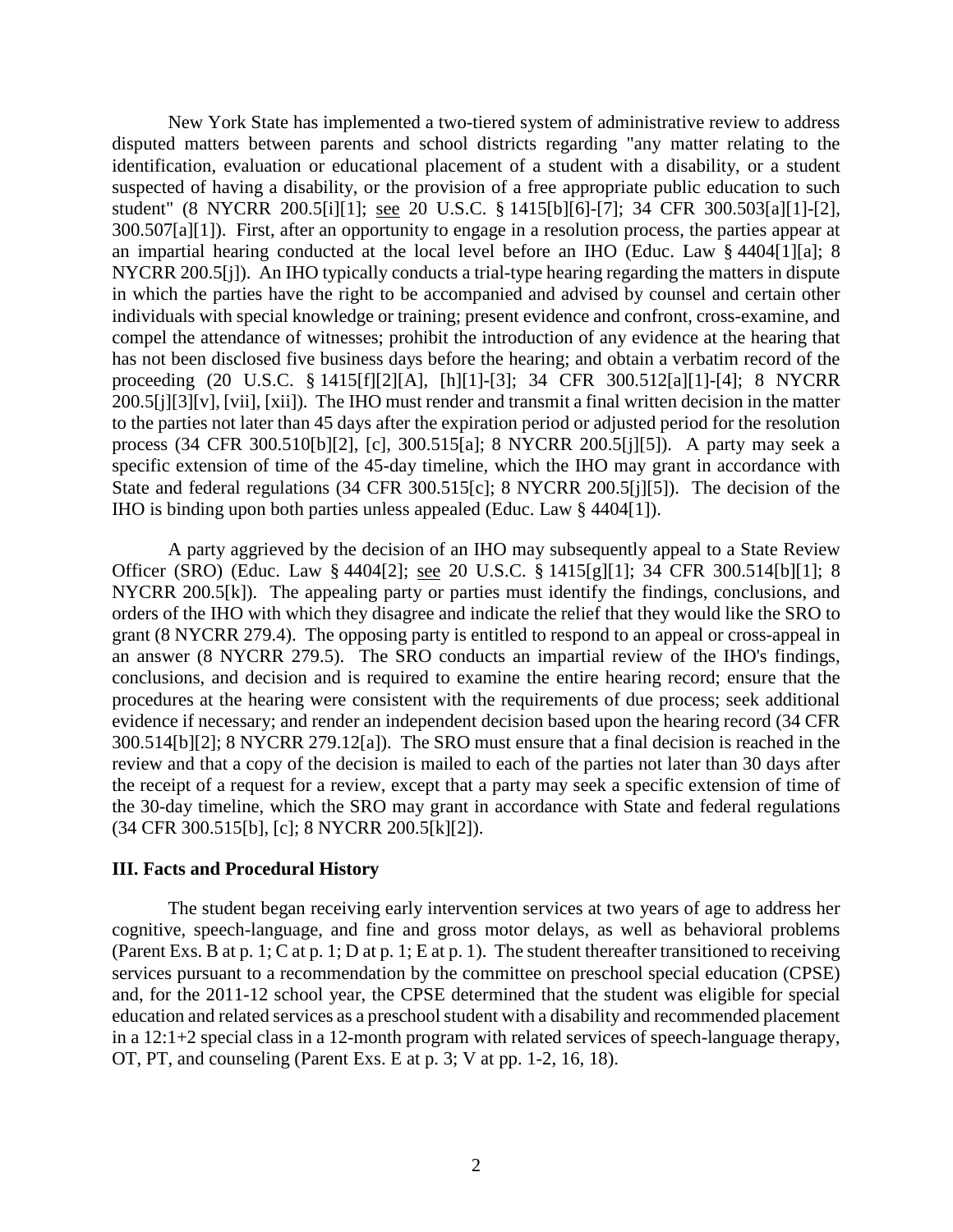After the student aged out of preschool services, she was referred to the CSE, which convened on March 20, 2012 to develop the student's IEP for the 2012-13 school year (Parent Ex. X). The March 2012 CSE recommended a 10-month program in a 12:1+1 special class in a community school and related services of two 30-minute sessions per week of individual speechlanguage therapy, one 30-minute session per week of speech-language therapy in a group (3:1); and one 30-minute session per week of counseling in a group (3:1) (id. at pp. 5-6). Subsequently, on June 6, 2012, the CSE reconvened and determined that the student was eligible for special education and related services as a student with a speech or language impairment (Dist. Ex. 18 at pp. 1, 7).<sup>1, 2</sup>

Thereafter, the parent apparently received a Final Notice of Recommendation (FNR) advising the parent that the student had been assigned to a specific public school site (school 1) (Tr. pp. 41-42, 52, 58-59).<sup>3</sup> When the parent attempted to enroll the student at school 1, she was advised that the student could not attend school 1 because it was not her neighborhood school (id.). School 1 personnel then directed the parent to another public school site within the district (school 2) (Tr. pp. 59-60). The parent attempted to enroll the student at school 2; however, she was advised by school 2 personnel that school 2 did not offer a 12:1+1 special class placement as recommended in the March 2012 IEP (id.). Eventually, the parent enrolled the student in a charter school colocated in the same building as school 1 (Tr. pp. 41-42). On August 28, 2012, the student began attending the charter school in a general education classroom (Tr. p. 52; Dist. Ex. 5). The parent testified that although the charter school did not offer any special education classes or related services, upon review of the student's IEP the charter school advised her that they "would work with" the student (Tr. pp. 42, 52). The student remained at the charter school for two months, but was forced to leave in early October after the student was suspended multiple times for physically aggressive behavior (Tr. pp. 42-43; Dist. Ex. 5). In a handwritten letter to the district dated October 9, 2012, the parent requested that the district conduct a neuropsychological evaluation of the student so that "she can be placed in the appropriate setting[]" (Dist. Ex. 6). On October 15, 2012, the district conducted a neuropsychological evaluation of the student (Parent Ex. Z). Thereafter, the CSE reconvened on November 7, 2012 to discuss the results of the October 2012 neuropsychological evaluation (Dist. Ex. 15 at p. 1; Parent Ex. AA). The November 2012 CSE made modifications to the student's June 2012 IEP, including changing the student's disability classification to a student with an other health-impairment, reducing the amount of English language arts instruction provided to the student, and adding one individual 30-minute counseling session per week (compare Parent Ex. AA at pp. 1, 5-6, with Dist. Ex. 18 at pp. 1, 4-5).<sup>4</sup>

<sup>&</sup>lt;sup>1</sup> The student's eligibility for special education programs and related services as a student with speech or language impairment is not in dispute (see 34 CFR 300.8[c][11]; 8 NYCRR 200.1[zz][11]).

<sup>&</sup>lt;sup>2</sup> The June 2012 IEP is substantially similar to the March 2012 IEP (compare Dist. Ex. 18 at pp. 1-10, with Parent Ex. X at pp. 1-10).

<sup>&</sup>lt;sup>3</sup> The FNR was not submitted as evidence in the hearing record. The hearing record is also unclear as to the date of the FNR, although it appears from the context of the hearing record to have been sent after the June 2012 CSE meeting and before August 28, 2012 (Tr. pp. 51-52, 58-29).

<sup>&</sup>lt;sup>4</sup> The student's eligibility for special education and related services as a student with an other health-impairment is not a matter in dispute on appeal (see 34 CFR 300.8[c][9]; 8 NYCRR 200.1 [zz][10]).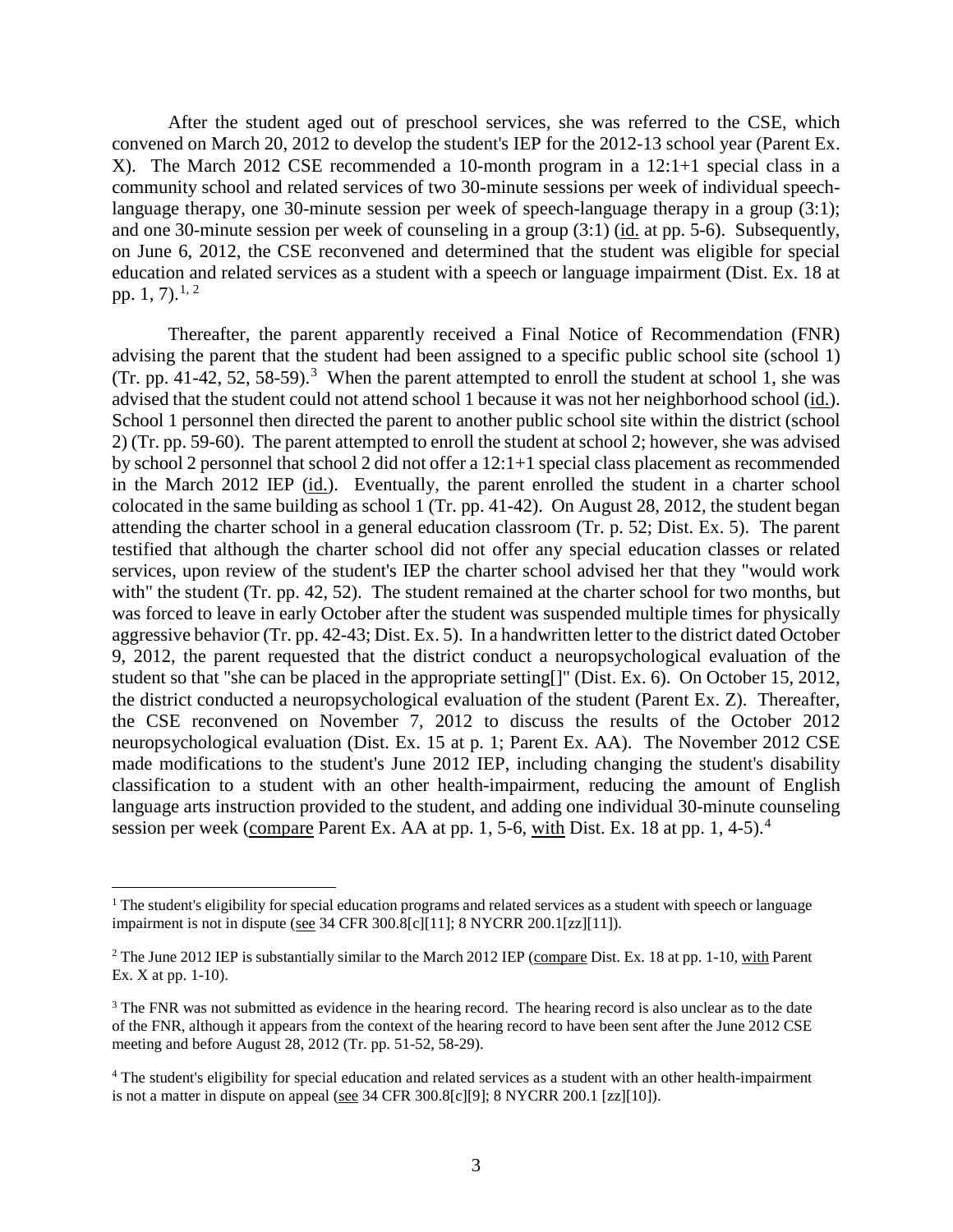In a FNR dated November 7, 2012, the district summarized the 12:1+1 special class placement and related services recommended in the November 2012 IEP and identified school 2 as the public school site to which the district assigned the student to attend (Dist. Ex. 11). In November 2012, the student began attending school 2 in a general education kindergarten classroom providing integrated co-teaching (ICT) services because school 2 did not offer a 12:1+1 special class placement (Tr. p. 44, Parent Ex. W at p. 1). At some point during the year, a paraprofessional was assigned to the student because of her behavioral needs; however, the parent stated that the paraprofessional was unable to manage the student's behaviors and that she was called "every day" to pick up the student from school early (Tr. pp. 44-46). Later in the year, there was an incident at school 2 in which emergency medical services were called because the student had a tantrum and scratched a teacher (Tr. pp. 47-48). After this incident, the parent was advised by school 2 personnel that in order for the student to continue attending school 2, the parent would be required to accompany the student for the entire school day (Tr. p. 48). As a result, for the remainder of the 2012-13 school year the parent attended school 2 with the student (id.; see Parent Ex. A at p. 5).

#### **A. Due Process Complaint Notice**

By due process complaint notice dated June 25, 2013, the parent alleged that the district failed to provide the student a free appropriate public education (FAPE) for the 2012-13 school year (Parent Ex. A at p. 3). In particular, the parent asserted that the district failed to provide the student with instruction from the time the student left the charter school to when the student attended school 2 (id.). The parent further asserted that the March 2012 and November 2012 CSEs failed to conduct a functional behavioral assessment (FBA) and to develop a behavioral intervention plan (BIP), despite reports and documentation available to the CSEs which indicated that the student exhibited behavioral problems which interfered with her ability to learn (id. at pp. 3-4). Additionally, the parent argued that without supporting evaluative information, the CSE eliminated occupational therapy (OT) from the student's IEP, reduced the amount of speechlanguage therapy she was recommended to receive, and failed to recommend that the student receive instruction on a 12-month basis (id. at p. 4). The parent also asserted that the March 2012 IEP failed to sufficiently describe the student's needs (id. at p. 6). The parent further alleged that the November 2012 CSE failed to evaluate the student to determine the appropriate level of speechlanguage therapy she required to address her language-based needs (id. at p. 4). The parent also alleged that the November 2012 CSE "ignored" recommendations from the October 2012 neuropsychological evaluation, including that the CSE conduct an OT evaluation to address the student's difficulties with fine motor skills and consider a placement in a day treatment center (id.). Furthermore, the parent contended that the annual goals contained in the March 2012 and November 2012 IEPs were immeasurable, vague, and did not address the student's needs (id. at p. 6).

With respect to the student's "current placement," the parent asserted that it was inappropriate because the student was not making any progress (Parent Ex. A at p. 5). In addition, the parent asserted that the district failed to implement the student's March 2012 and November 2012 IEPs by not providing the student with a 12:1+1 special class in a community school and placing her in a general education class providing ICT services without additional supports (id.). The parent further asserted that the district failed to conduct additional evaluations to address the student's significant social/emotional and behavioral needs, despite the parent being called on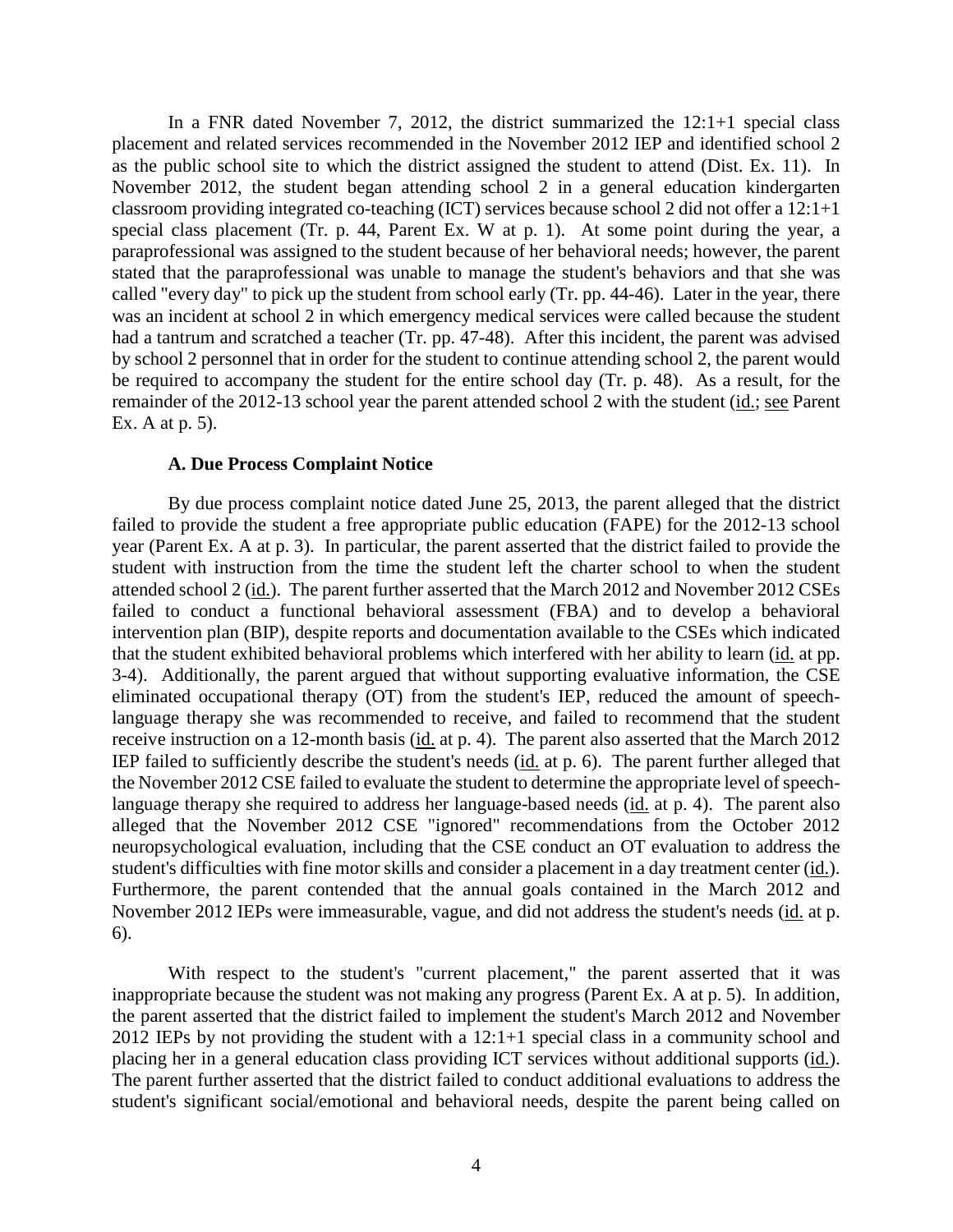several occasions to pick up the student due to the school's inability to handle the student's behavior (id.). The parent noted that because of the incident during which emergency personnel were called, the parent was required to accompany the student to school every day (id.) The parent argued that as a result, she suffered economic injury because she was required to leave her employment based on the school's condition (id.).

For relief, the parent requested: (1) the student's placement in an  $12:1+1$  special class in a community school, or public placement in a State-approved nonpublic school; (2) that an FBA be conducted and a BIP developed; (3) speech-language and OT evaluations; (4) that the CSE reconvene and develop an IEP in accordance with the recommendations set forth in recent evaluations; and (5) compensatory tutoring to remediate the district's failure to offer the student a FAPE for the 2012-13 school year (Parent Ex. A at p. 7).

#### **B. Impartial Hearing Officer Decision**

A prehearing conference was convened on August 30, 2013 (Tr. pp. 1-14), after which the IHO issued an interim order on pendency, dated September 11, 2013, memorializing an agreement between the parties that the student's pendency placement consisted of a 12:1+1 special class in a community school along with a 1:1 paraprofessional (Interim IHO Decision at p. 2; see also Tr. pp. 8-13). An impartial hearing convened on October 10, 2013, and concluded after one day of testimony (Tr. pp. 15-82). Subsequently, the IHO issued a second interim order dated November 4, 2013, ordering that the student receive as a component of her pendency placement the following related services as recommended in the November 2012 IEP: two individual 30 minute sessions of speech-language therapy per week, one 30-minute speech-language therapy session per week in a group (3:1), one 30-minute individual counseling session per week, and one 30-minute counseling session per week in a group (3:1) (Second Interim IHO Decision at p. 2; see Tr. pp. 57- 58; Parent Ex. AA at p. 6).

By decision dated December 17, 2013, the IHO found that the district failed to offer the student a FAPE for the 2012-13 school year because it did not conduct a functional behavioral assessment (FBA) and develop a behavioral intervention plan (BIP) (IHO Decision at pp. 5-6).<sup>5</sup> The IHO further found that the hearing record established that the student required placement in a day treatment facility and OT (id. at pp. 7-8). Based on the foregoing, the IHO ordered the district to conduct an FBA and develop a BIP for the student (id.) . The IHO also ordered the CSE to reconvene to amend the student's IEP to recommend placement in a day treatment program, provide for appropriate behavioral interventions consistent with the FBA and BIP, and recommend OT in accordance with an August 2013 district evaluation of the student recommending that she receive OT services (id.).

With respect to the parent's request for speech-language and OT evaluations, the IHO found that such evaluations were not necessary as the assessments had been conducted recently (IHO Decision at p. 8). Lastly, turning to the parent's request for compensatory tutoring services, the IHO found that the hearing record was inadequate to determine the appropriate amount of compensatory services and ordered the district to contract with independent evaluators to assess

<sup>&</sup>lt;sup>5</sup> The IHO noted that the district chose to present no witnesses or argument that it offered the student a FAPE, despite bearing the burden of proof on that issue (IHO Decision at p. 5; see Educ. Law § 4401[1][c]).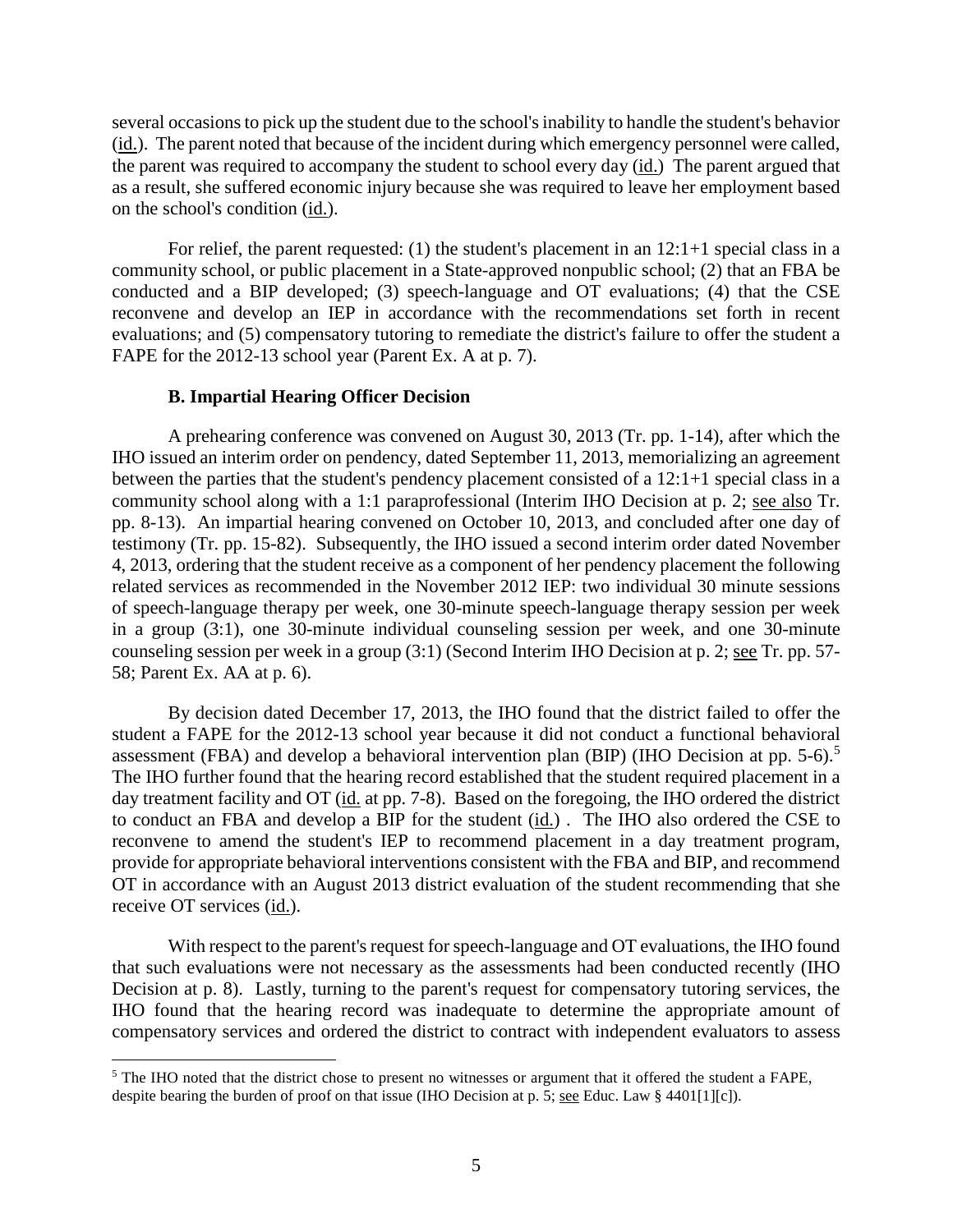the student and determine the appropriate amounts of compensatory services necessary to remedy the district's failure to provide the student with a FAPE in tutoring, speech-language therapy, OT, and counseling (id. at p. 9).

## **IV. Appeal for State-Level Review**

The district appeals, arguing that the relief ordered by the IHO regarding compensatory services was not properly raised in the parent's due process complaint notice and thus was not before the IHO.<sup>6</sup> More specifically, the district contends that the IHO erred in ordering the district to retain independent evaluators to determine the appropriate amounts of compensatory services to remedy the district's failure to provide a FAPE to the student for the 2012-13 school year because the parent did not request such relief in her due process complaint notice. Similarly, the district argues that the IHO erred in awarding compensatory speech-language therapy, OT, and counseling services for the same reason. Alternatively, the district asserts that even if an SRO finds that these issues were raised in the due process complaint notice and were properly before the IHO, the SRO should either (1) order the CSE to reconvene to determine the appropriate amount and scope of additional services the student should receive; or (2) remand the case to the IHO for further development of the hearing record to determine the appropriate amount of compensatory services.

Lastly, the district asserts that the orders that the district retain an independent evaluator to conduct an assessment of the student to determine the appropriate amounts of compensatory OT services and that the CSE reconvene to recommend an appropriate amount of OT were "potentially duplicative."

In an answer, the parent responds to the district's petition by admitting or denying the allegations raised and asserts that the IHO ordered appropriate relief with respect to compensatory services for the student. In the alternative, the parent argues that in the event it is determined that the IHO exceeded his authority in ordering the district to contract with independent evaluators, the appropriate relief would be to remand the matter back to the IHO for further development of the record rather than order the CSE to reconvene to determine the appropriate amount and scope of additional services the student should receive.

## **V. Applicable Standards**

Compensatory education is an equitable remedy that is tailored to meet the unique circumstances of each case (Wenger v. Canastota, 979 F. Supp. 147, 150-51 [N.D.N.Y. 1997]). Within the Second Circuit, compensatory education has been awarded to students who are ineligible by reason of age or graduation if there has been a gross violation of the IDEA resulting in the denial of, or exclusion from, educational services for a substantial period of time (see Somoza v. New York City Dep't of Educ., 538 F.3d 106, 109 n.2, 113 n.6 [2d Cir. 2008]; Mrs. C. v. Wheaton, 916 F.2d 69, 75 [2d Cir. 1990]; Burr v. Ambach, 863 F.2d 1071 [2d Cir. 1988];

<sup>&</sup>lt;sup>6</sup> The district does not appeal the IHO's finding that it did not offer the student a FAPE for the 2012-13 school year or his orders that the district conduct an FBA and develop a BIP for the student, and that the CSE reconvene to amend the IEP to recommend a day treatment program, appropriate behavioral interventions, and OT services. The district also asserts that the IHO correctly found that it was not necessary to award speech-language and OT evaluations as they had been conducted subsequent to the filing of the due process complaint notice.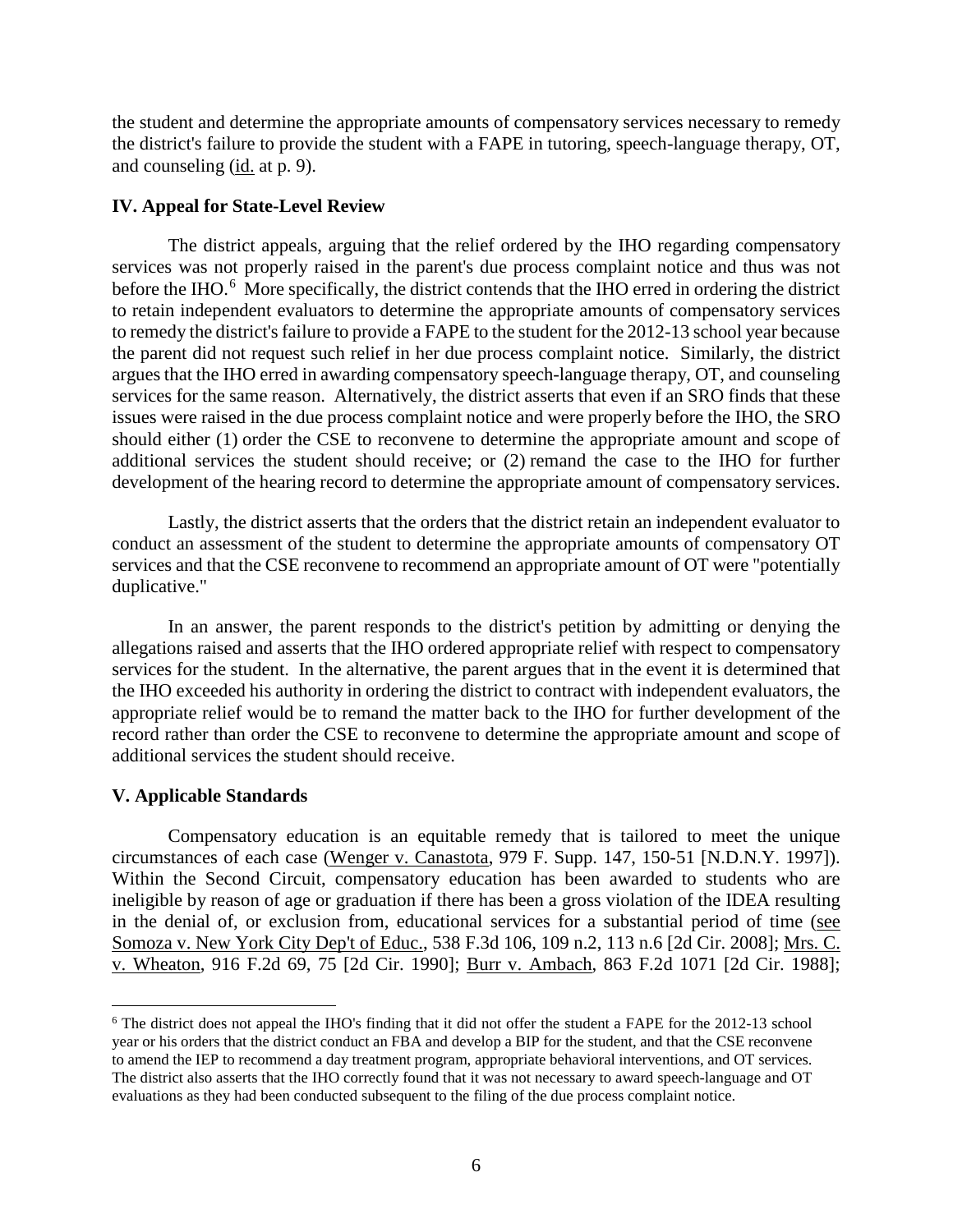Cosgrove v. Bd. of Educ., 175 F. Supp. 2d 375, 387 [N.D.N.Y. 2001]; Application of a Child with a Disability, Appeal No. 03-078 [awarding two years of instruction after expiration of IDEA eligibility as compensatory education]).

Compensatory education relief may also be awarded to a student with a disability who remains eligible for instruction under the IDEA (see 20 U.S.C. §§ 1401[3], 1412[a][1][B]; Educ. Law §§ 3202[1], 4401[1], 4402[5]). Within the Second Circuit, compensatory education relief in the form of supplemental special education or related services has been awarded to such students if there has been a denial of a FAPE (see P. v. Newington Bd. of Educ., 546 F.3d at 123 [2d Cir. 2008] [stating that "[t]he IDEA allows a hearing officer to fashion an appropriate remedy, and . . . compensatory education is an available option under the Act to make up for denial of a [FAPE]"]; Student X. v. New York City Dep't of Educ., 2008 WL 4890440, at \*24 [E.D.N.Y. Oct. 30, 2008] [finding that compensatory education may be awarded to students under the age of twenty-one]; see generally R.C. v. Bd. of Educ., 2008 WL 9731053, at \*12-\*13 [S.D.N.Y. Mar. 6, 2008], adopted at 2008 WL 9731174 [Jul. 7, 2008]). Likewise, SROs have awarded compensatory "additional services" to students who remain eligible to attend school and have been denied appropriate services, if such deprivation of instruction could be remedied through the provision of additional services before the student becomes ineligible for instruction by reason of age or graduation (Bd. of Educ. v. Munoz, 16 A.D.3d 1142 [4th Dep't 2005] [finding it proper for an SRO to order a school district to provide "make-up services" to a student upon the school district's failure to provide those educational services to the student during home instruction]; Application of the Dep't of Educ., Appeal No. 13-236 [upholding an additional service award of physical therapy]; Application of a Student with a Disability, Appeal Nos. 13-226 & 13-228 [awarding additional services in the form of tutoring or other direct support from a special education teacher]; Application of a Student with a Disability, Appeal No. 13-208 [upholding an additional service award of 100 hours of compensatory one-to-one tutoring in math and reading]; Application of the Dep't of Educ., Appeal No. 13-048 [awarding the student with 1:1 counseling services and 1:1 speech-language therapy in compensatory additional services]).

In fashioning an appropriate award of compensatory education, one must be mindful that the central purpose of such award is to provide a remedy for a specific denial of a FAPE (see Newington, 546 F.3d at 123 [holding that compensatory education is a remedy designed to "make up for" a denial of a FAPE]; see also Reid v. Dist. of Columbia, 401 F.3d 516, 524 [D.C. Cir. 2005] [holding that, in fashioning an appropriate compensatory education remedy, "the inquiry must be fact-specific, and to accomplish IDEA's purposes, the ultimate award must be reasonably calculated to provide the educational benefits that likely would have accrued from special education services the school district should have supplied in the first place"]; Parents of Student W. v. Puyallup Sch. Dist., 31 F.3d 1489, 1497 [9th Cir. 1994] [holding that "[a]ppropriate relief is relief designed to ensure that the student is appropriately educated within the meaning of the IDEA"]). Accordingly, an award of additional services should aim to place the student in the position he or she would have been in had the district complied with its obligations under the IDEA (see Newington, 546 F.3d at 123 [holding that compensatory education awards should be designed so as to "appropriately address[] the problems with the IEP"]; see also Draper v. Atlanta Indep. Sch. Sys., 518 F.3d 1275, 1289 [11th Cir. 2008] [holding that "[c]ompensatory awards should place children in the position they would have been in but for the violation of the Act"]; Bd. of Educ. v. L.M., 478 F.3d 307, 316 [6th Cir. 2007] [holding that "a flexible approach, rather than a rote hour-by-hour compensation award, is more likely to address [the student's] educational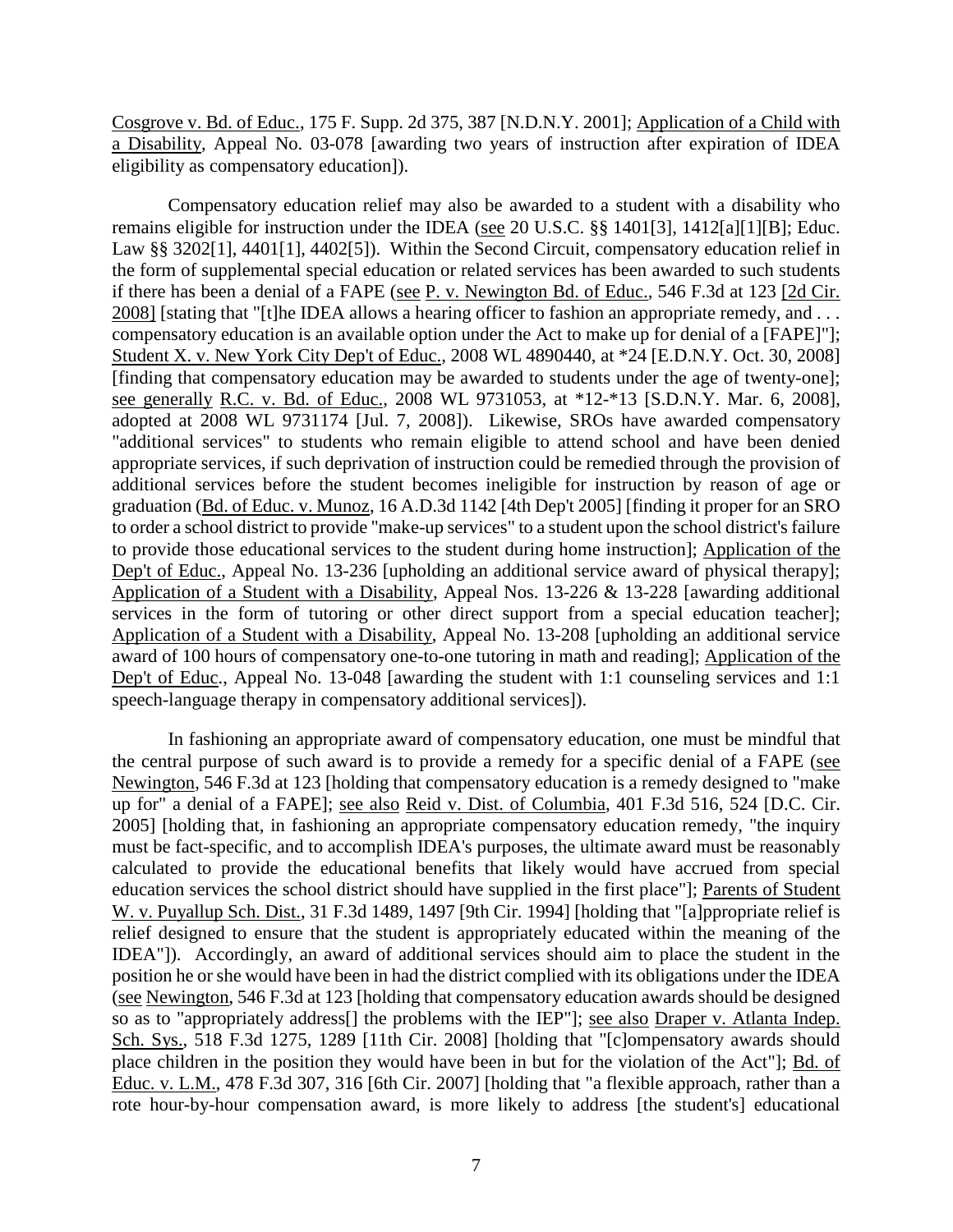problems successfully"]; Reid, 401 F.3d at 518, 525 [holding that compensatory education is a "replacement of educational services the child should have received in the first place" and that compensatory education awards "should aim to place disabled children in the same position they would have occupied but for the school district's violations of IDEA"]; Puyallup, 31 F.3d at 1497 ["There is no obligation to provide a day-for-day compensation for time missed"]; Application of the Dep't of Educ., Appeal No. 11-132; Application of a Student with a Disability, Appeal No. 11- 091).

## **VI. Discussion—Relief**

## **1. Relief Ordered**

On appeal, the district argues that the IHO erred by awarding relief to the parent which was not specified in the due process complaint notice. Specifically, the district argues that the IHO erred in awarding compensatory speech-language therapy, OT, and counseling services to the student because the parent did not request such relief in her due process complaint. Similarly, the district argues that the IHO erred in ordering the district to retain independent evaluators to determine the appropriate amounts of compensatory services for the student because the parent did not request such relief.

Initially, pursuant to the IDEA, the due process complaint notice must provide "a proposed resolution of the problem to the extent known and available to the party at the time" (20 U.S.C. § 1415[b][7][A][ii][IV]; 34 C.F.R. § 300.508[b][6]; 8 NYCRR 200.5[i][1][v] [emphasis added]). In this case, at the time the parent filed the due process complaint notice, she requested that the student receive "additional tutoring hours" as relief to remediate the district's failure to provide the student with a FAPE for the 2012-13 school year (Parent Ex. A at p. 7). In addition, the parent also requested in her due process complaint notice that the district conduct speech and OT evaluation to determine what level of services were necessary to address the student's needs (id. at pp. 4, 7).<sup>7</sup> Furthermore, although the parent did not specify compensatory services with regard to related services as relief in her due process complaint, counsel for the parent requested that the student receive "any other compensatory educational services that the [IHO] deems appropriate to make up for the deprivation of FAPE" during the impartial hearing (Tr. p. 32). Ultimately, in the parent's closing brief, the parent requested a compensatory remedy that included "remedial related services" (IHO Ex. 2 at p. 13). In view of the foregoing, it was appropriate for the IHO to award compensatory services in relation to related services as relief because although the parent did not explicitly request compensatory related services at the time she filed the due process complaint notice, the parent foresaw the possibility of the need for additional compensatory services for the student during the impartial hearing and specified the particular related services in her closing brief . In any event, under the circumstances of this case, I find that the parent's request for "additional tutoring services" in the due process complaint notice, may reasonably be read to include compensatory services in regards to related services despite the fact that the parent did not use the exact terminology (Parent Ex. A at p. 7; see Application of a Student with a Disability, Appeal No. 11-065; Application of as Student Suspected of Having a Disability, Appeal No. 11-044;

<sup>&</sup>lt;sup>7</sup> As noted above, subsequent to the filing of the due process complaint the district conducted an OT evaluation of the student in August 2013, which recommended that the student receive OT (Dist. Ex. 3 at pp. 1, 4-8).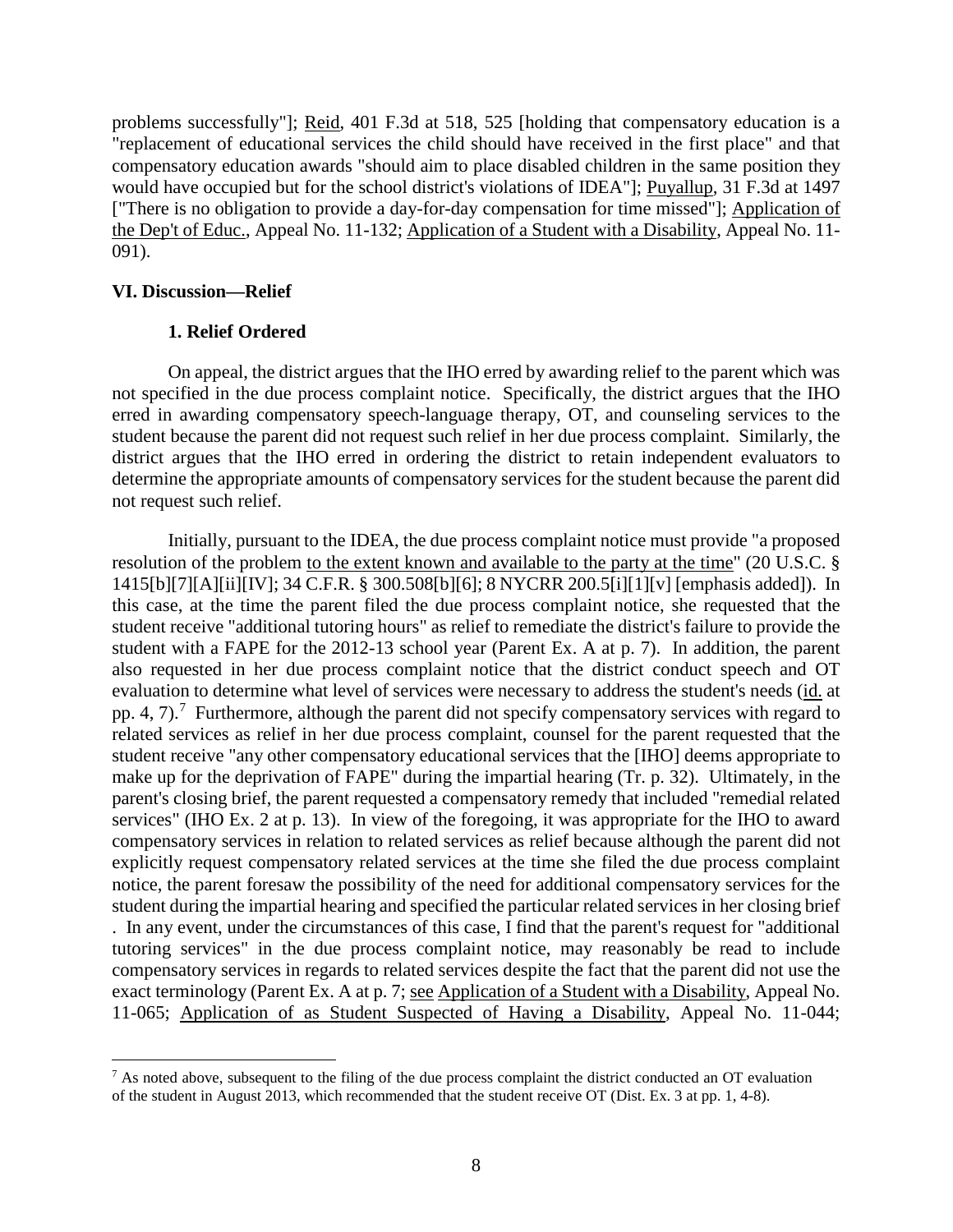Application of a Student with a Disability, Appeal No. 11-041; Application of a Student with a Disability, Appeal No. 11-002).

Turning to the district's contention that the IHO erred by ordering the district to retain an independent consultant to determine the amount of compensatory services the student should receive, as stated above, the "IDEA allows a hearing officer to fashion an appropriate remedy, and . . . compensatory education is an available option under the Act to make up for denial of a [FAPE]" (see Newington, 546 F.3d at 123). At the outset, the district's argument is troubling as it finds fault with the parent's attempt to identify an appropriate compensatory education remedy but fails to offer any evidence or argument regarding an appropriate remedy itself. In the instant case, although the district conceded that it did not offer the student a FAPE for the 2012-13 school year, the IHO noted that because the hearing record contained insufficient information to determine an appropriate amount of compensatory services for the student, it was necessary to obtain additional information to determine the amount of compensatory services the student should receive (IHO Decision at p. 8). While the district conceded that it did not offer the student a FAPE for the 2012- 13 school year, it was nevertheless incumbent on the district to develop the hearing record to establish the appropriate amount of relief needed to remediate the district's failure to provide the student with a FAPE for the 2012-13 school year. In this case, the district did not offer any evidence that could have assisted the IHO in identifying an appropriate amount of compensatory services for the student nor did the district present any testimony relevant to such a determination (see Tr. pp. 15-82). .It is not persuasive for the district to simply fault the parent's request for relief without also explaining its own view of what type of compensatory education relief would be appropriate to remediate the district's failure to provide the student with a FAPE for the 2012-13 school year. The IHO appropriately fashioned an equitable remedy, which was well within the scope of the IHO's broad authority (Newington, 546 F.3d at 122-123 [approving an IHO's directive ordering the district to retain a consultant to develop an FBA and provide advice with respect to an appropriate amount of mainstreaming]; Dracut Sch. Comm. v. Bureau of Special Educ. Appeals, 737 F. Supp. 2d 35, 56 [D. Mass. 2010] [finding that the hearing officer had the equitable power to order that the district "hire and compensate" independent consultants]; Matanuska-Susitna Borough Sch. Dist. v. D.Y., 2010 WL 679437, at \*4 [D. Alaska Feb. 24, 2010] [finding that in fashioning an appropriate remedy, a hearing officer has the authority to require a district to retain the services of an expert]; see Decatur County Cmty. Sch. Corp., 45 IDELR 294 [SEA IN 2006] [ordering the district to retain a consultant to conduct an FBA and develop a BIP for the student]; Worcester Pub. Schs., 43 IDELR 213 [SEA MA 2005] [directing the district to "obtain an outside mutually agreed upon consultant" to assist the district in addressing the student's needs]; see also Bell v Bd. of Educ., 2008 WL 5991062, at \*35 [D.N.M. Nov. 28, 2008] [directing the district to either retain a consultant to determine the necessary amount of services to remediate a denial of FAPE or provide compensatory services in accordance with the student's prior IEP]; Elizabeth M. v. William S. Hart Union High Sch. Dist., 2003 WL 25514791, at \*5 [C.D. Cal. Sept. 22, 2003] [holding that where the hearing record contained insufficient information regarding the student's needs for compensatory services, it was necessary for an evaluation to be conducted "to determine the nature and extent of the remedial services [the student] presently requires"]).

#### **2. Alternative Arguments**

The district argues in the alternative that the SRO should order the CSE to reconvene to determine the appropriate amount and scope of additional services the student should receive to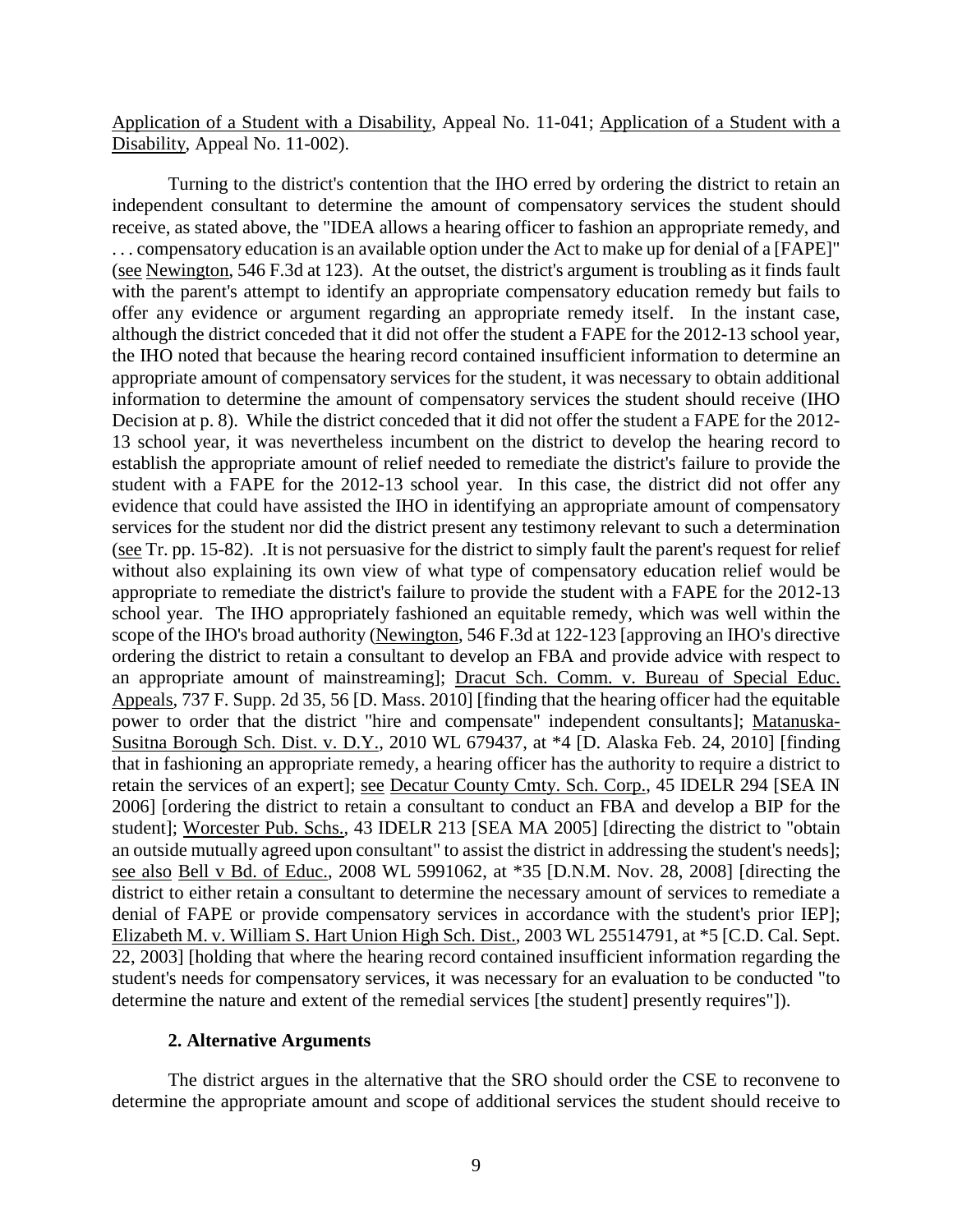remediate the denial of FAPE for the 2012-13 school year. However, in this case, the parent's request for compensatory services as relief is inextricably intertwined with the parent's continued requests for an appropriate placement for the student. The main issue is whether the district should be afforded administrative flexibility in deciding the appropriate amount of compensatory services the student should receive. The evidence in the hearing record demonstrates the following course of events:

- (1) after receiving an FNR from the district assigning the student to school 1, the parent attempted to enroll the student in school 1, but was advised by district personnel that she could not because the school was not the student's neighborhood school;
- (2) the parent attempted to enroll the student in school 2, but was advised by district personnel that the school did not contain any 12:1+1 special classes, which was the placement recommended for the student by the CSE;
- (3) the parent placed the student in the charter school after being refused by school 1 and school 2, only to be forced to withdraw the student from the charter school two months later due to the student's behavioral issues;
- (4) the parent contacted the district to request a neuropsychological evaluation for the student;
- (5) the CSE reconvened to discuss the results of the neuropsychological evaluation;
- (6) the parent received an FNR that identified school 2 as the student's assigned public school site;
- (7) the student was assigned by the district to an ICT class in school 2 because it lacked a 12:1+1 special class as identified in the student's November 2012 IEP;
- (8) after the student's behavior continued to deteriorate, a paraprofessional was assigned to the student; and
- (9) after an incident in which the student injured a teacher, the parent was informed that in order for the student to continue to attend school, the parent would be required to accompany the student to school on a daily basis and remain with her throughout the day.

First, I find the district's actions and inactions under the specific facts of this case were both appalling and indefensible. Second, and perhaps most egregious in the instant case, is the district's inability to place the student in a 12:1+1 special class in a district public school despite the parent's repeated attempts to enroll the student in a district school. Even more shocking, during the prehearing conference on August 30, 2013, the representative for the district stated that she would contact the "parties to see if they can find a 12:1+1 for the [student]" (Tr. p. 10). However; the hearing record indicates that the parent did not receive a FNR providing a placement for the student until October 8, 2013 (Tr. pp. 36-37, 54-55; Parent Ex. FF). Under the circumstances of this case, it is demonstrable on the face of the hearing record that the district's actions constituted a gross denial of a FAPE by excluding the student from receiving educational services for a substantial period of time (Mrs. C., 916 F.2d at 75). Furthermore, it does not escape my attention that an extraordinarily onerous and entirely unlawful condition was placed on the parent by the district in order to secure the district's agreement to let the student continue her education at school 2.<sup>8</sup>

 <sup>8</sup> Although not necessary to my determination in this matter, counsel for the parent asserted in the parent's due process complaint notice and during the prehearing conference that the parent had to leave her employment in order to comply with the condition placed on the student's attendance at school 2 by the district (Tr. p. 9; Parent Ex. A at p. 5). The very notion of requiring the parent to attend school to control the student with the threat of prohibiting the student from attending school is abhorrent.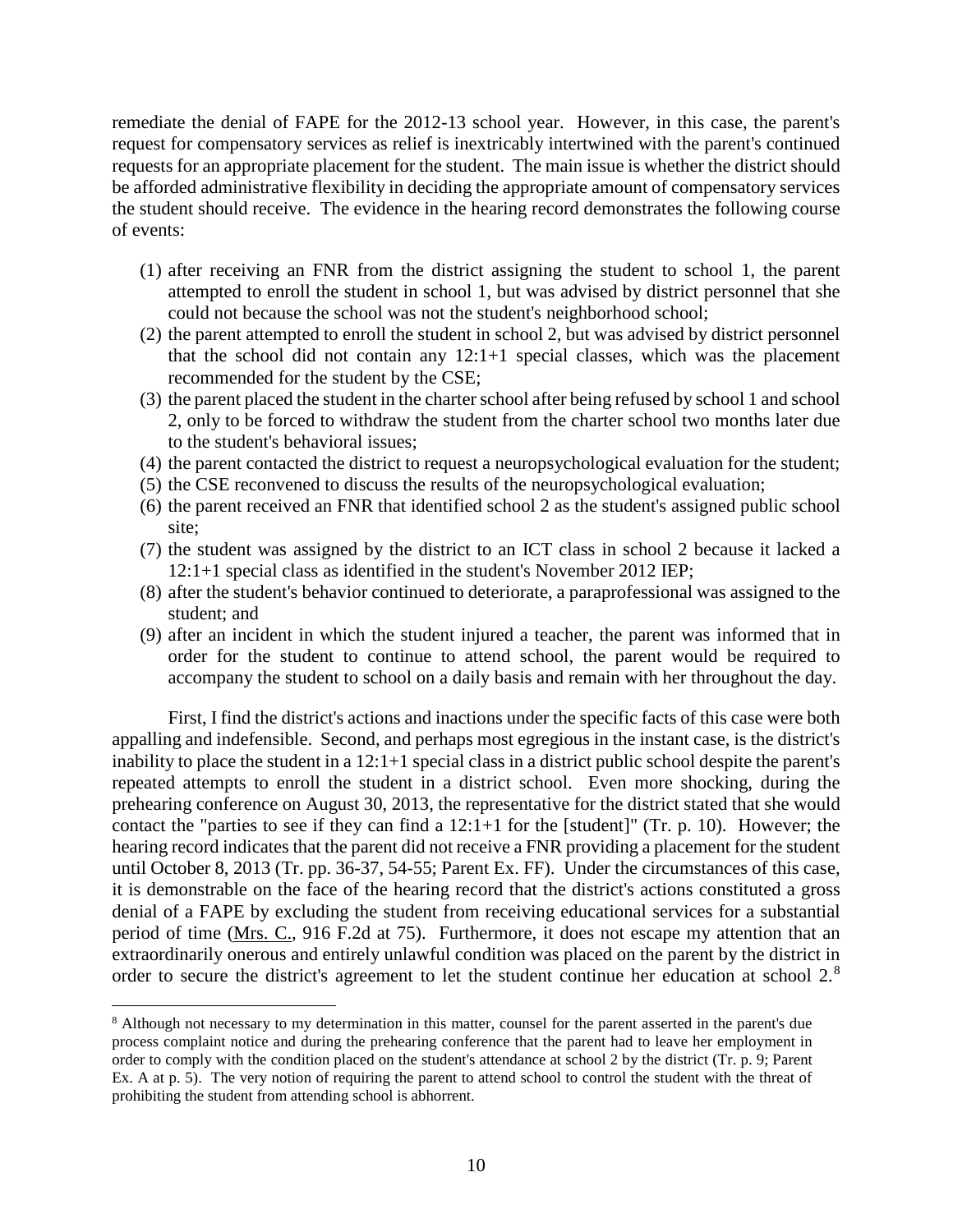Moreover, the hearing record is devoid of any evidence that a resolution meeting took place in this matter, which might have exculpated the district, to some degree (34 CFR 300.510[a]; 8 NYCRR 200.5[j][2]). The district is reminded that it must conduct a resolution meeting prior to proceeding to an impartial hearing, unless the parties agree in writing to waive the meeting (34 CFR 300.510[a][3][i]; 8 NYCRR 200.5[j][2][iii]). The resolution meeting would have provided an opportunity for the district to show that it was beginning to cure its failure to implement the IEP and provide the student with an appropriate placement. Based on the foregoing, under the unique facts of this case, there is no justification whatsoever for allowing the district the flexibility typically accorded to administrative decision making in deciding the amount of compensatory services the student needs. Here, where the process followed by the district has been replete with violations that amount to substantive denial of a FAPE heaped upon substantive denial of a FAPE, to put it mildly, I have serious reservations in returning the matter to the district and its CSE, which in this case so utterly failed to comply with its statutory obligation to provide the student with an appropriate education. Accordingly, I find no reason in this case to issue an order directing the CSE to reconvene to determine the appropriate amount and scope of additional services for the student and will not disturb the IHO's order.

With regard to the district's alternative request to remand the matter to the IHO, I note that the IHO also had the authority to develop the hearing record for the purpose of determining an appropriate award of equitable relief; however, in these circumstances, in which the district already had the opportunity to present a case and failed to do so, the district will not be granted yet another chance to delay this matter further. The time has come to put the solution in place and the IHO acted within the bounds of discretion in fashioning a viable if not perfect remedy under the circumstances of this case and it is upheld.

Lastly, with respect to the district's argument that the two remedies ordered by the IHO pertaining to the student receiving OT are "duplicative," I disagree and note that they are distinguishable and two separate remedies. The first remedy, that the CSE reconvene to amend the student's IEP and recommend an appropriate amount of OT for the student, constitutes prospective relief, ensuring that the student is recommended to receive OT in her current IEP. In comparison, the second remedy, that the district contract with independent evaluators to determine the appropriate amount of compensatory services, constitutes a remedy which is retroactive relief designed to compensate the student for the district's failure to offer her a FAPE for the 2012-13 school year.